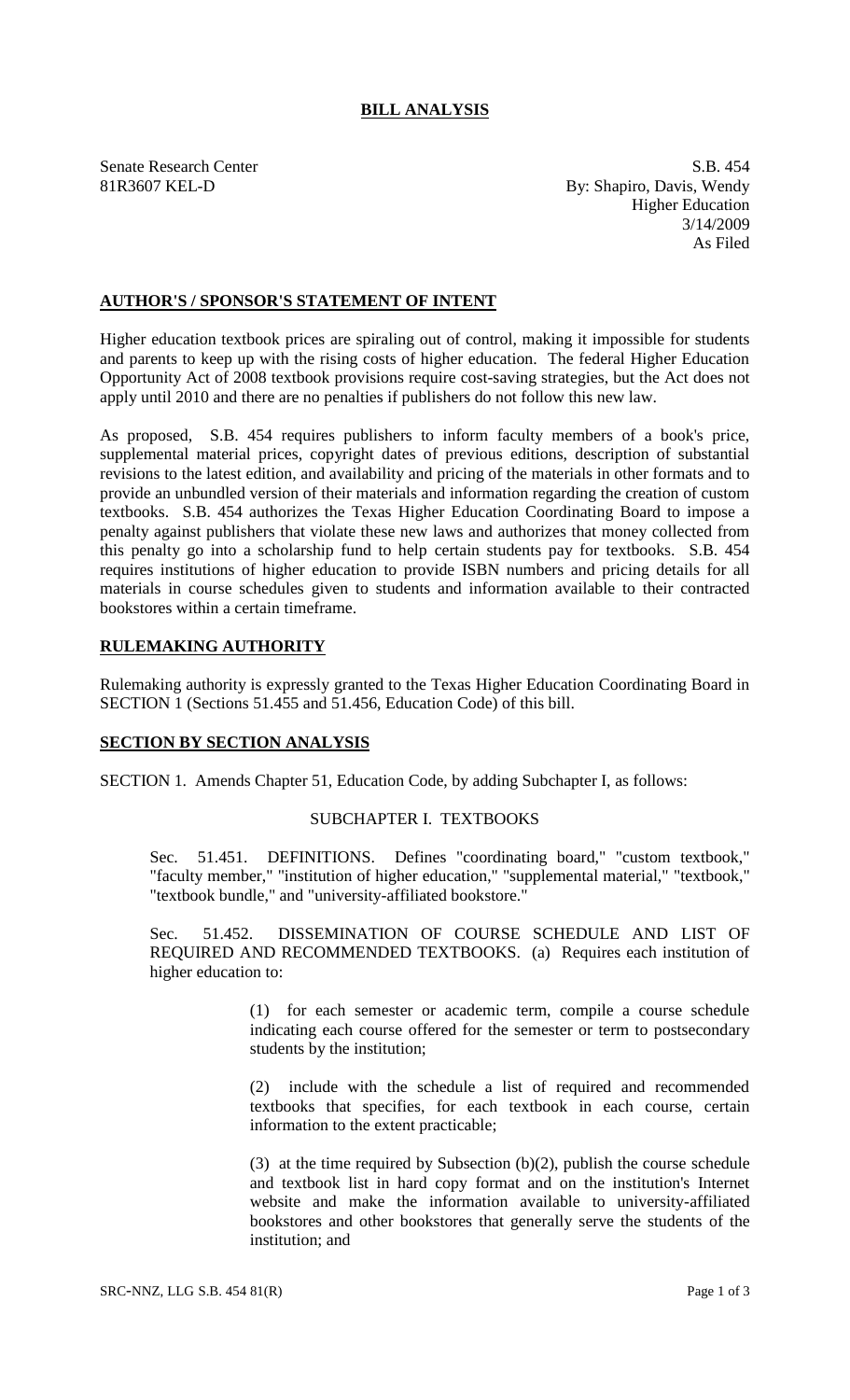(4) as soon as practicable after the information becomes available, disseminate as required by Subdivision (3) specific information regarding any revisions to the institution's course schedule and textbook list.

(b) Requires each institution of higher education, to allow for timely placement of textbook orders by students, to establish a deadline by which faculty members are required to submit information to be included in the course schedule and textbook list required by Subsection (a), and to disseminate the institution's course schedule and textbook list as required by Subsection (a)(3) as soon as practicable after the institution has compiled the schedule and list but not later than the 30th day before the first day that classes are conducted for the semester or other academic term for which the schedule and list are compiled.

Sec. 51.453. TEXTBOOK PUBLISHERS: AVAILABILITY OF INFORMATION TO FACULTY CONCERNING TEXTBOOK PRICES, REVISIONS, AND COPYRIGHTS. (a) Requires a textbook publisher, when the publisher provides information regarding a textbook or supplemental material to a faculty member or other person in charge of selecting course materials at an institution of higher education, to also provide to the faculty member or other person written information that includes:

> (1) the price at which the publisher would make the textbook or supplemental material available to a university-affiliated bookstore or other bookstore that generally serves the students of the institution and, if applicable, to the public;

> (2) the history of any substantial revisions to the textbook or supplemental material, including the addition of new chapters, new material covering additional time periods, new themes, or new subject matter;

> (3) the copyright dates of the current and three preceding editions of the textbook;

> (4) information as to whether the textbook or supplemental material is available in other formats, such as a paperback or unbound version; and

> (5) the price at which the publisher would make the textbook or supplemental material in any alternative format available to a bookstore described by Subdivision (l) and, if applicable, to the public.

(b) Requires a textbook publisher to comply with this section with respect to a custom textbook only to the extent reasonably practicable.

Sec. 51.454. TEXTBOOK BUNDLES. Requires a textbook publisher that offers a textbook bundle for sale directly to students enrolled at an institution of higher education or, for resale purposes, to a university-affiliated bookstore or other bookstore that generally serves the students of the institution, to also offer for sale to the students or bookstore, as applicable, each individual item of instructional material as a separate, unbundled item that is separately priced.

Sec. 51.455. ADMINISTRATIVE PENALTY. (a) Requires the Texas Higher Education Coordinating Board (THECB) to adopt rules under which THECB may impose a reasonable administrative penalty against a textbook publisher that knowingly violates this subchapter. Requires that the rules provide for THECB to hold a hearing to determine whether a penalty is to be imposed and the amount of any penalty. Requires THECB to base the amount of any penalty on the seriousness of the violation, any history of a previous violation, the amount necessary to deter a future violation, any effort to correct the violation, and any other matter justice requires.

(b) Authorizes the attorney general to bring an action to collect an administrative penalty that is not paid as directed by THECB.